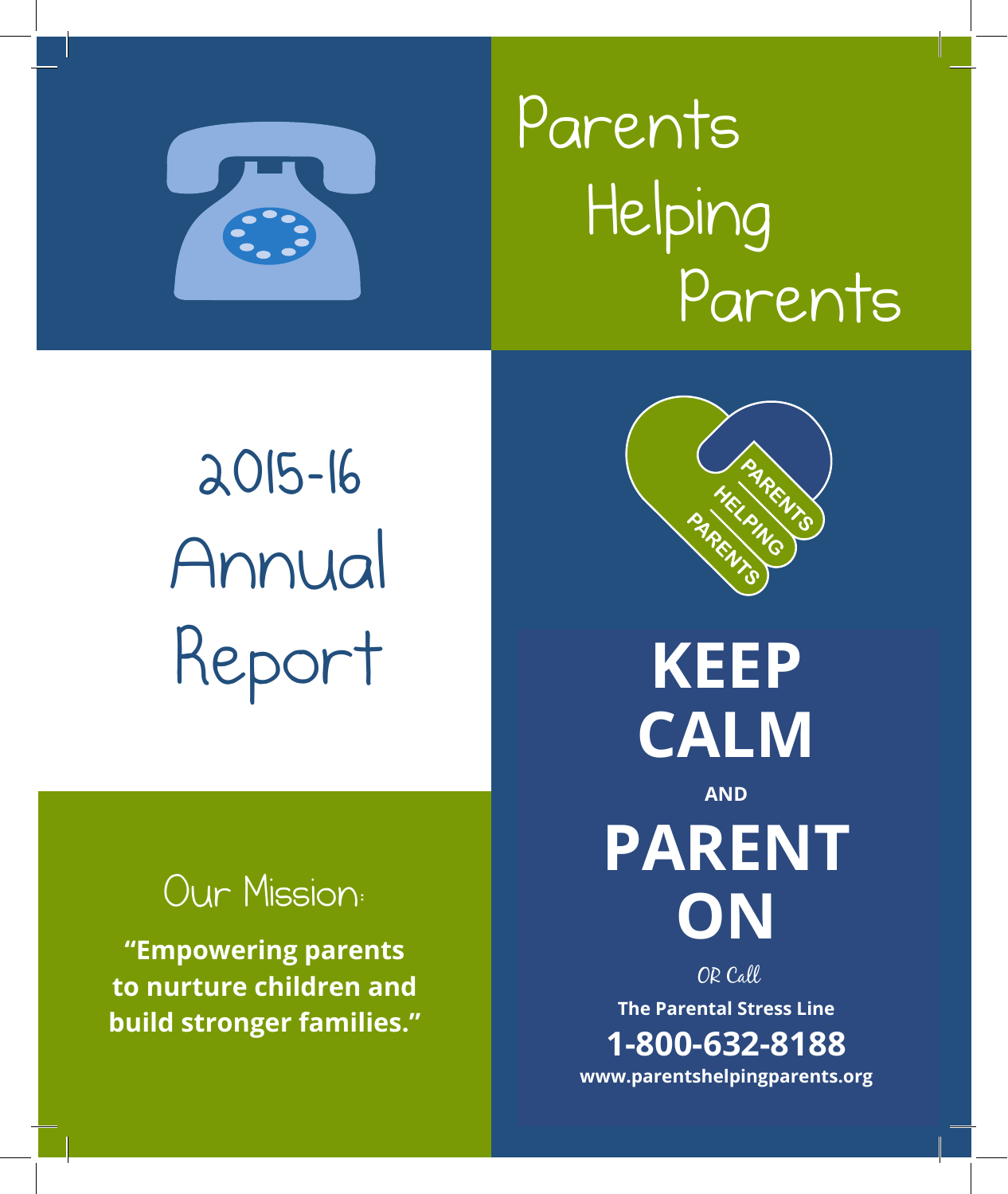#### **Board of Directors**

**Debbie S.**, *President*  **Lillian A.**, *Vice-President* **Piro Sassa**, *Treasurer*  **Lisa W.**, *Secretary/Clerk* 

Sarah Brinley Jennifer Davis Abby D'Angelo Carol Izen

#### **Emeritus Members**

Betty Singer (1927 - 2014)

Stewart Jester Margie Lipshutz Sky Olander Toni R.

Mia S. Thom S. Marcia W. Alan Webber

Michael Turner (1925 - 2015)

#### **Staff and Consultants**

Randall Block Wendy Carter Lee Colello

Matthew Coughlin Ellie Edraos Geri Fonseca

Michael Freilich Rita Higgins Lalita Nakarmi

Cynthia Klopfer

Claudia Vigil Quincey Williamson

#### **Parent Support Group Facilitators and Parent Leaders**

Maria Arana Lori Aronovitz Richard Bail Kim Baldasaro Tony B. Randall Block Sarah Brinley Tammy Cagle Joe Capobianco Anne Chudnofsky Kate Collier Nancy Connolly Tanya Cornetta Grace Corporan Matthew Coughlin Rachaelle Deamato Tracey Delmonico Eve Eisman Lisa Faille Myrna Finn Leslie Fisher-Katz Neil Gladstone Ann Glick Hicela Gonzalez Rick Goode Beth Greenawalt Debbie Harris Elizabeth Isenberg Janet James Ana Javier Alyson Kennedy Sarah Khalifa Margie Klayman

#### **Parental Stress Line Counselors**

Ann Aubin Sophie Bell Alyssa Blask Alexandra Booth Sharon Brecher Bernadette Bullistrum Linda Carbone Aaron Chen Jean Conlin Jean Cook

Ellen Crystal Abby D'Angelo Katie Dunn Paul Dunn Ellie Edraos Ruth Ehrlich Aanu Fatokun Rebecca Francis Katrina Frere Melissa Hall

Andrew Knight Luz Laboy Peggy Leon Kate Lester Tina McGrath Vianelle Melo Janet Mock Nancy Peace Haley Penny Mara Pentlarge Lenis Perez Sebastian Putzeys Yves R. Jose Ramirez Zenaida Ramos Toni R.

Willie Mae Hanson Carol Izen Elizabeth Isenberg Makieya Kamara Lauren Korn Bela Labovitch Angela Lombardo Stephanie Messina Linda Morgenstern Laura Munier

Debbie S. Jessica S. Thom S. Shelley Schaefer Carmen Schumann Ellen Schwab Pam Simpson Sandra Smith Imarana Soofi Ivette Thompson Carrie Toon Carolyn Vega Anita W. Mike W. Maryann Walsh Kacy Zurkus

Van Nguyen Marisa O'Connor Kathy Parkinson Sarah Parkinson Haley Penny Hailee Reeves Bob Sage Colleen Smaldone SaundraWilliams

#### **Child Care, Professional, and Administrative Volunteers**

1

Hannah Caldwell Rose Charrier Ruth Comstock Abby D'Angelo Heather Howard

Carol Izen Alan Jones Sarah Kane Jan Lamberg Margie Lipshutz Colleen Mahoney Hadassah Margolis Saurav Nakarmi Mary Piltch Heather Robertson

Pam Robinson Barbara Siegel Steve Somers Paul Thayer Greg Zuckerman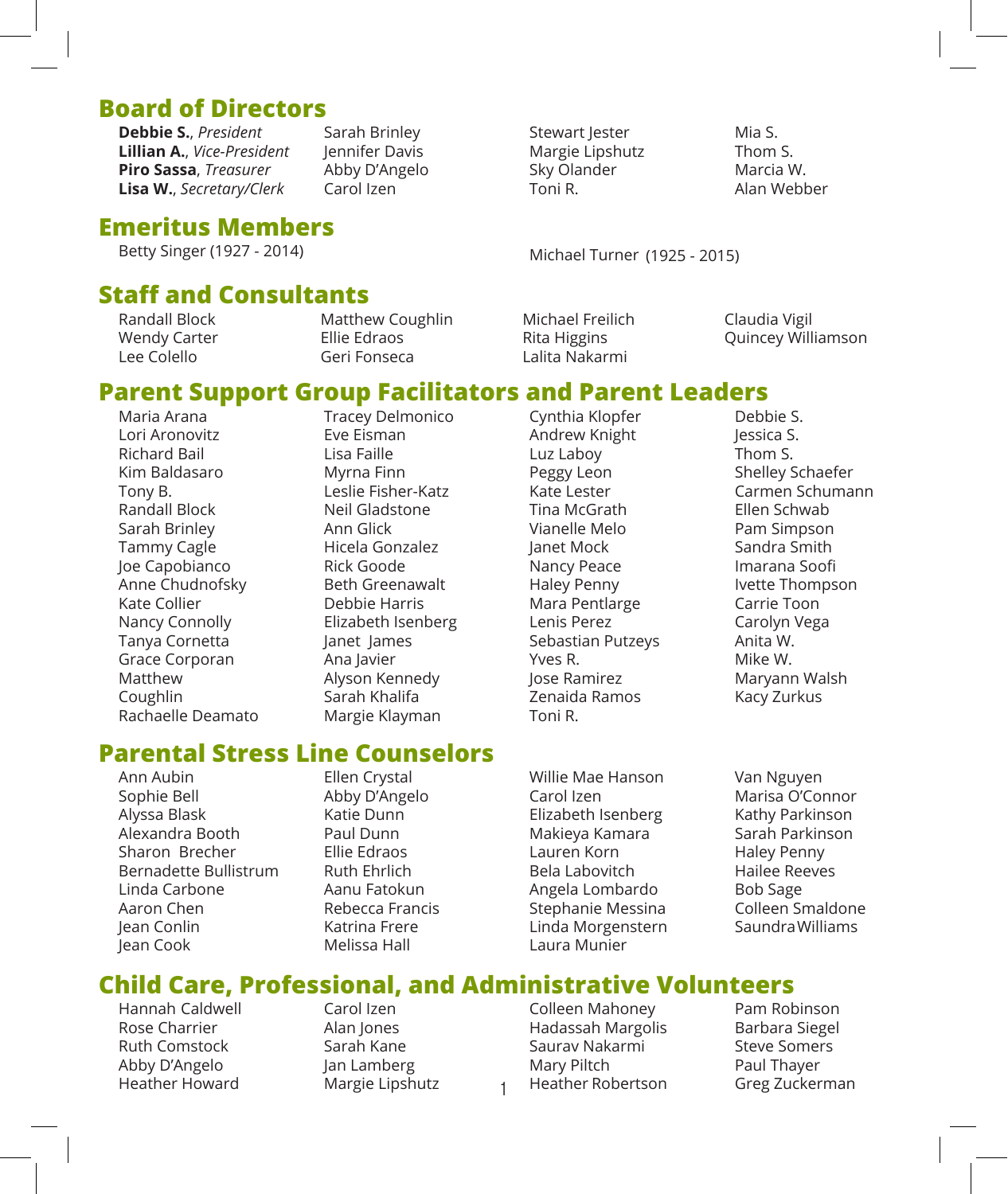

## **Dear Friends of PHP**,

The above drawing comes from Melissa (not her real name). She attended one of our prison-based support groups last year.

When I first saw her drawing I was transfixed. The PHP letters dominate the image looking like a cinderblock wall surrounded by pervasive barbed wire. But then you notice the words "Help" and "Hope" alternating across the top of the barbed wire. Only then do the small openings in the letter "P" take on their deeper meaning – a peak into the future beyond the walls; beyond the barbed wire. Where do they lead? That is impossible to say. But they represent a ray of hope; the glimmer of an idea that a better life is possible. The odds are high. But there is a hint of optimism in the face of a massive challenge.

Indeed, Melissa's future is cloudy at best. She is an undocumented immigrant who faces the possibility of deportation once she completes her state sentence. She is in a different jail now so she can't attend our group but she has become much more confident and self-aware. She knows there are people who care about her and her daughter. Even if she has to return to her home country, she has skills from her prison program that she can take back with her. Life may be hard but it is not bleak.

We are very proud of the small role PHP has played in Melissa's life. To our volunteers, to our donors, to our collaborating partners, we could not do this work without you. Thank you. And through her drawing, Melissa thanks you too.

Sincerely,

Rendell Block

Randall Block Executive Director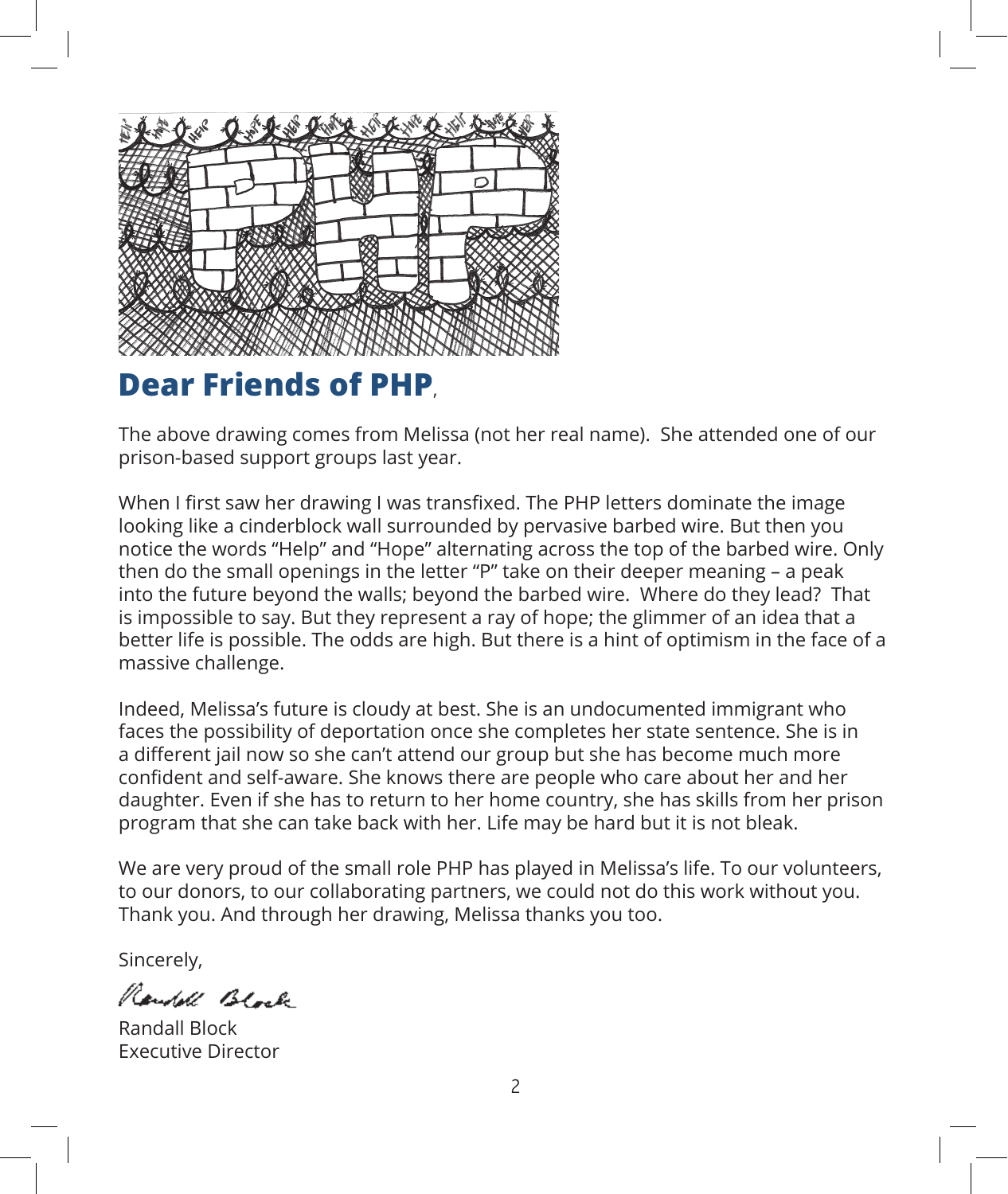# **Parent Support Groups**

PHP parent support groups create a safe place for parents to talk about the challenges they face raising their children. Groups are co-led by trained facilitators and parent leaders. Parents share their difficulties and successes and learn from each other. All PHP groups are confidential, anonymous, and free.

In CY 2015, PHP offered a total of 31 groups: 19 community-based groups, 10 prisonbased groups, and 2 shelter-based group.



#### **Number of Parents Attending a Group**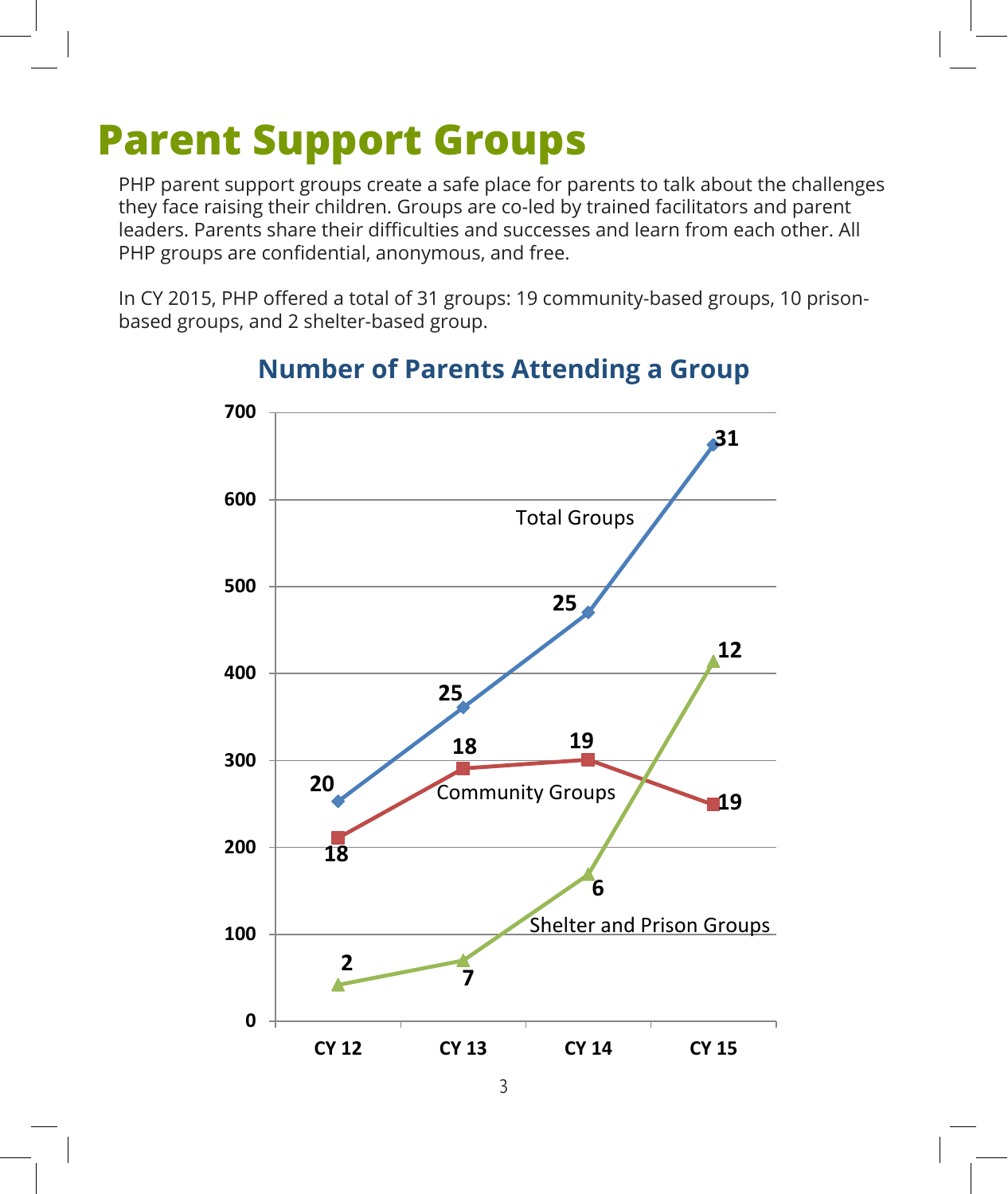# **Who Comes to PHP Groups?**

|                               | Community | Prison  | Shelter | Total |
|-------------------------------|-----------|---------|---------|-------|
| Women                         | 74%       | 55%     | 100%    | 63%   |
| Single parents                | 69%       | 92%     | 96%     | 84%   |
| Minority                      | 43%       | 37%     | 37%     | 38%   |
| Open DCF Case                 | 47%       | 7%      | 52%     | 37%   |
| Annual income under \$20,000  | 61%       | 62%     | N/A     | 61%   |
| Parent was abused as a child  | 72%       | 63%     | N/A     | 66%   |
| Child was abused or neglected | 68%       | $41\%*$ | N/A     | 51%   |

\* Excludes neglect due to incarceration of parent.

# **Problems Parents in Community Groups Want to Change:**

| Feeling alone     | 79% | Divorce/separation | 21% |
|-------------------|-----|--------------------|-----|
| Child's behavior  | 79% | Drugs/alcohol      | 16% |
| Parent's behavior | 74% |                    |     |

# **Impact of Group:**

| "I can talk about what makes me angry" |                  |                    |  |  |  |
|----------------------------------------|------------------|--------------------|--|--|--|
| Before group: 43%                      | After group: 76% | Improvement: +33%  |  |  |  |
| "I know how to control my emotions"    |                  |                    |  |  |  |
| Before group: 42%                      | After group: 83% | Improvement: +41%  |  |  |  |
| "I can ask for help when I need it"    |                  |                    |  |  |  |
| Before group: 42%                      | After group: 74% | Improvement: + 32% |  |  |  |

# **91% would recommend PHP to other parents**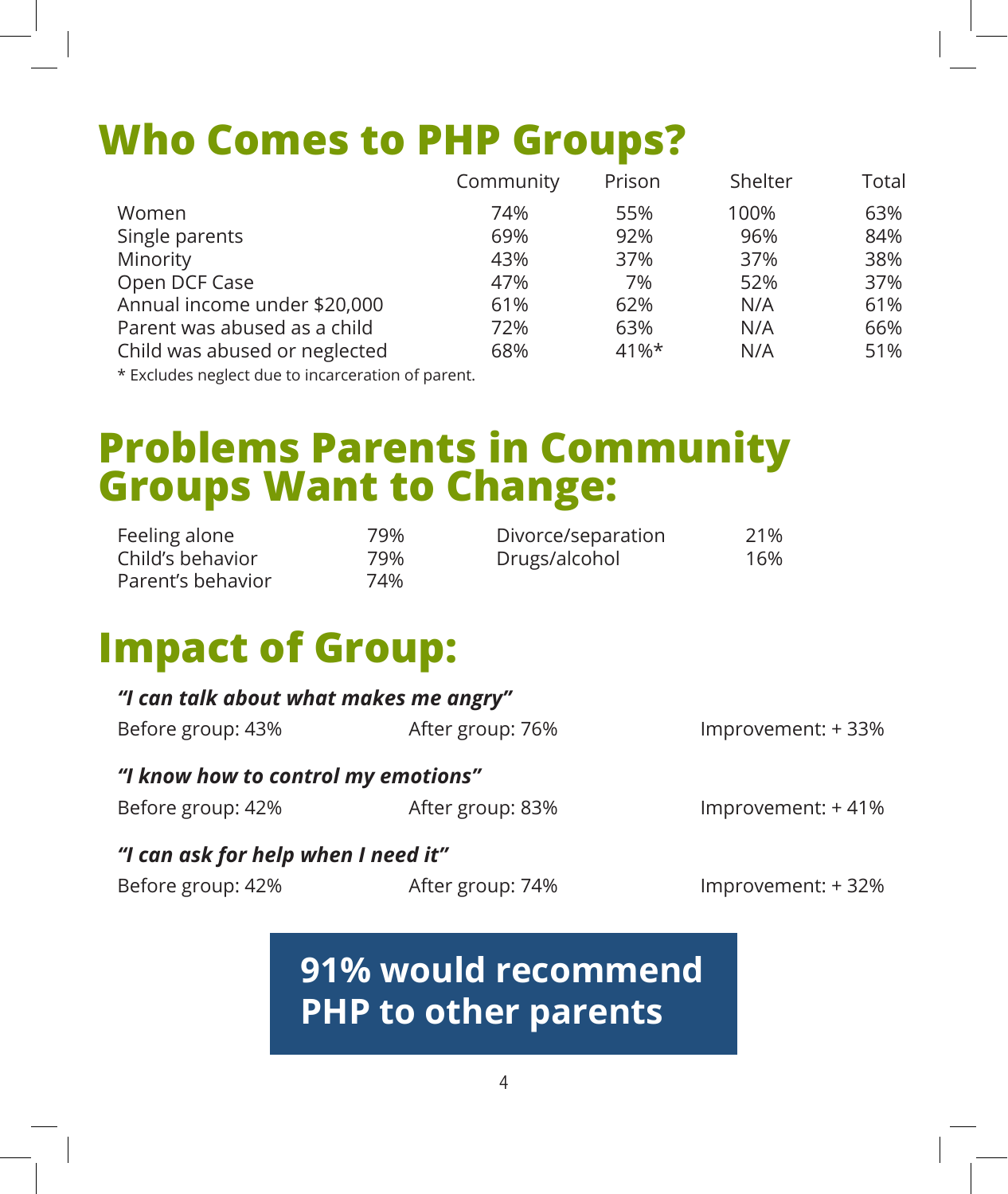# **Parent Support Groups and Collaborating Partners:**

Every PHP support group has a collaborating partner that provides meeting space and publicizes the group in their community, shelter, or prison. Our groups would not exist without our collaborating partners. Thank you.

#### **Amherst-Grandparents**

Clinical and Support Options (CSO)

**Bristol County**  House of Correction Sheriff's Office

**Dorchester** Family Nurturing Center

**Essex County Women in Transition (WIT)** Sheriff's Office

**Framingham** Early Childhood Alliance Housing Authority

**Gloucester** Pathways for Children

**Hopkinton** Serenity House

**Lawrence-Spanish** Family Resource Center **Leominster** Families & Communities Together

**Lowell - Day** NFI Family Resource Center

**Lowell - Evening** Community Teamwork

**McGrath House** Community Resources for Justice (CRJ)

**Malden** Malden YMCA

**Middlesex County House of Correction** Sheriff's Office

**Newton** Newton Partnership

**Norfolk County**  House of Correction Sheriff's Office

**Quincy** Bay State Community Services (BSCS) Family Resource Center

**Roxbury – English & Spanish** JP-Roxbury Family Resource Center

**Plymouth County House of Correction**  Sheriff's Office

**Salem** North Shore Children's Hospital

**Suffolk County House of Correction** Sheriff's Office

**Waltham** Lemberg Children's Center

**Worcester** Guild of St. Agnes

#### *My PHP group is just like family but without the drama.* **"** - a PHP Parent **"**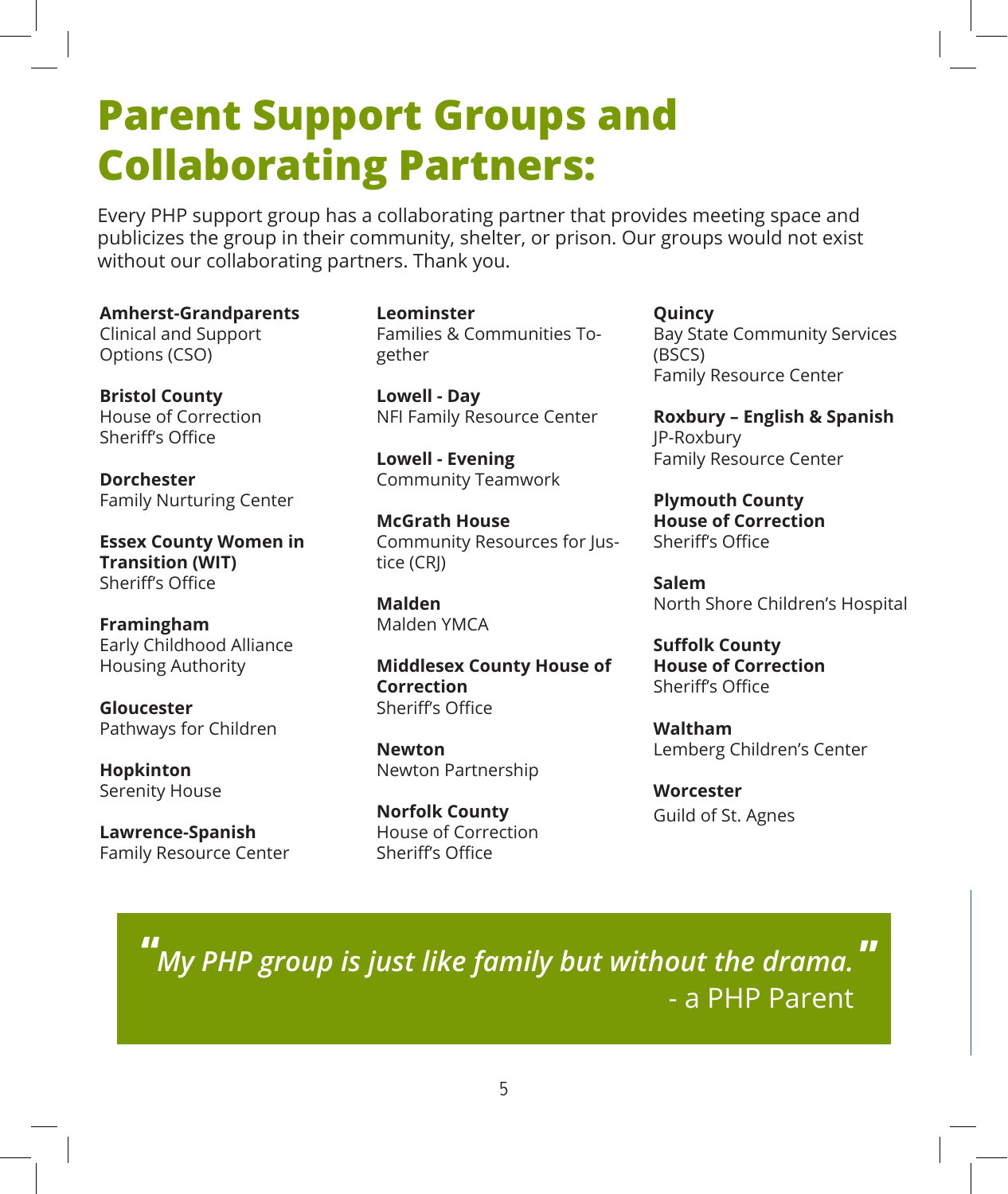# **Parental Stress Line**

The Parental Stress Line offers support, empathy, information, and crisis intervention support to parents and caregivers. In each call, trained volunteer counselors use a reflective listening model to support the caller's emotional needs and ask open-ended questions to empower the caller to develop their own plan of action. Rather than providing callers with advice, we assist them in thinking through the steps that will help them move toward their identified goal.

## **Number of Parental Stress Line Calls Number of Parental Stress Line calls**



 $T$  , the Parental Stress Line is very special. In will do it until do it until do it until do it until do it until  $\alpha$ 

**"** The Parental Stress Line is very special. I will do it until I *can't do it any more.* - Parental Stress Line Volunteer **"**

#### **Impact of PSL Call**

*How upset was the caller?* At beginning of call 52% At end of call 10%

Improvement +42%

**92% of parents were satisfied or very satisfied with call and 71% planned to take at least one positive action to make things better.**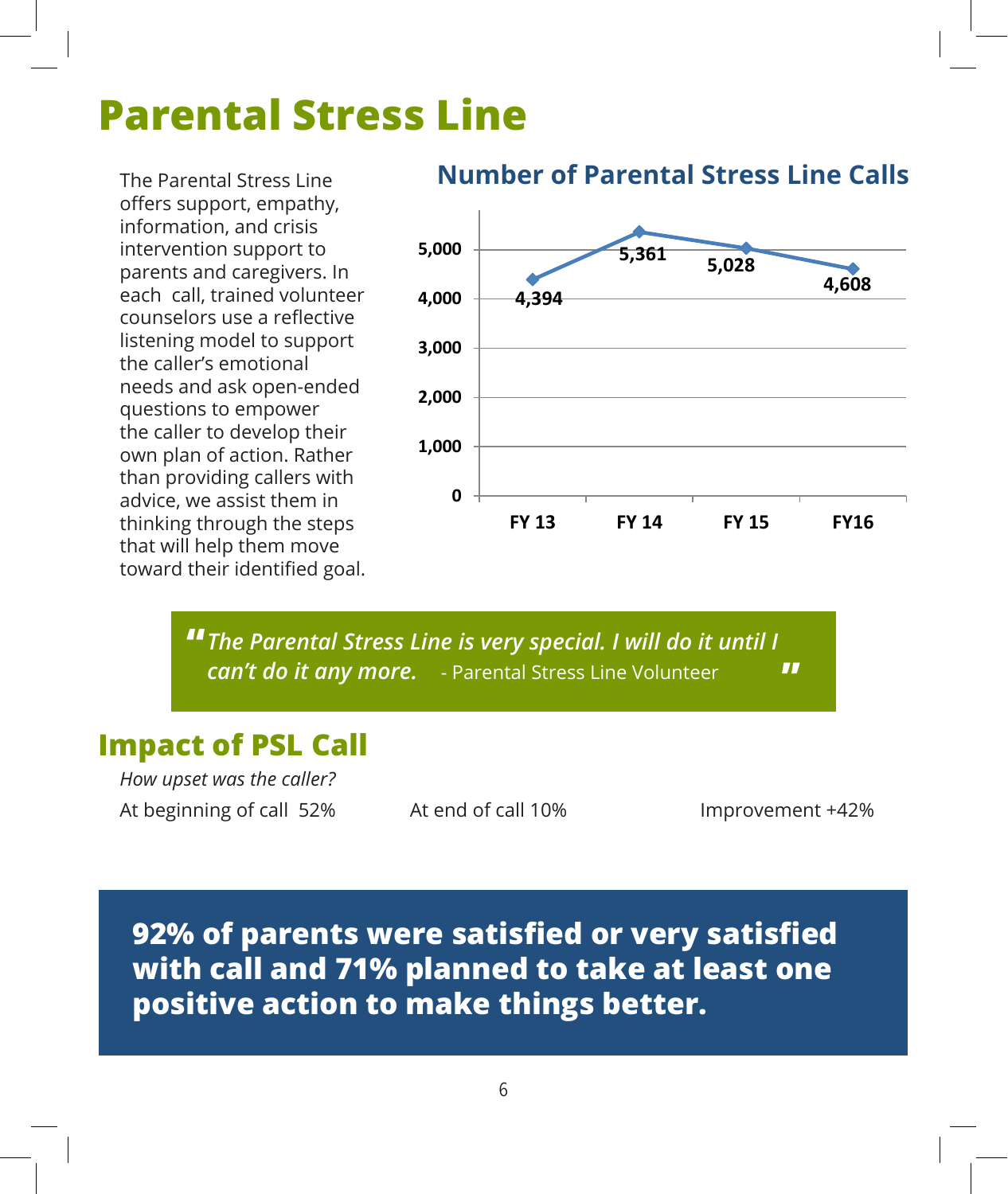# **Publications and Outreach Material**

"You Are Not Alone: An Empowering Guide for Parents Whose Children are in DCF Custody"



What just happened to me? I can't believe this! Where are my kids? ream coeneve and where are my<br>Why did I lose my children?<br>Who is taking care of them? Who is taking care of them? When can they come home?<br>These are the questions that

These are the questions that most parents ask themselves when their children have been taken away by DCF.

PHP's unique 48-page guide was written by parents who have been there. It contains all the information they wish they'd known at the beginning of their involvement with DCF.

*After reading the Guide, things became clearer. I began to feel less defenseless. It gave me the power and suggestions I needed to get my son home.*  **"** - a PHP parent **"**

## **Outreach Materials**

**Car Frach March 1915**<br>All posters, flyers, and brochures are provided free of charge. They can be ordered Air posters, rivers, and brochure<br>through the PHP web site at<mark>:</mark>

# **www.parentshelpingparents.org/#!order-materials/chnf. confidential** 1-800-632-8188





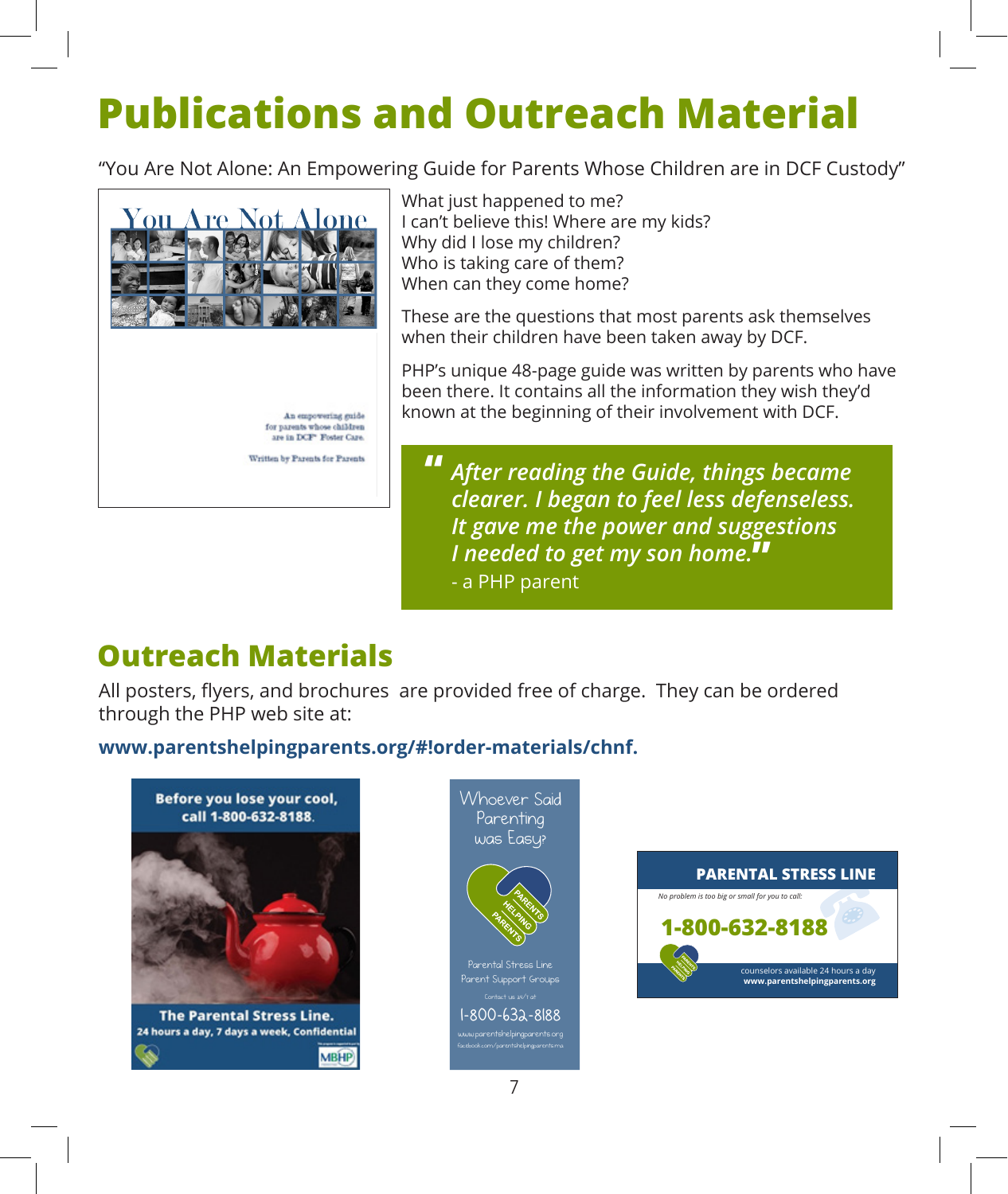# **FY14-15 Revenue and Expenses**



#### **TOTAL \$753,134**

#### **Surplus/Deficit \$39,401** Net Assets-beginning of year \$573,659

Net Assets- end of year \$613,060

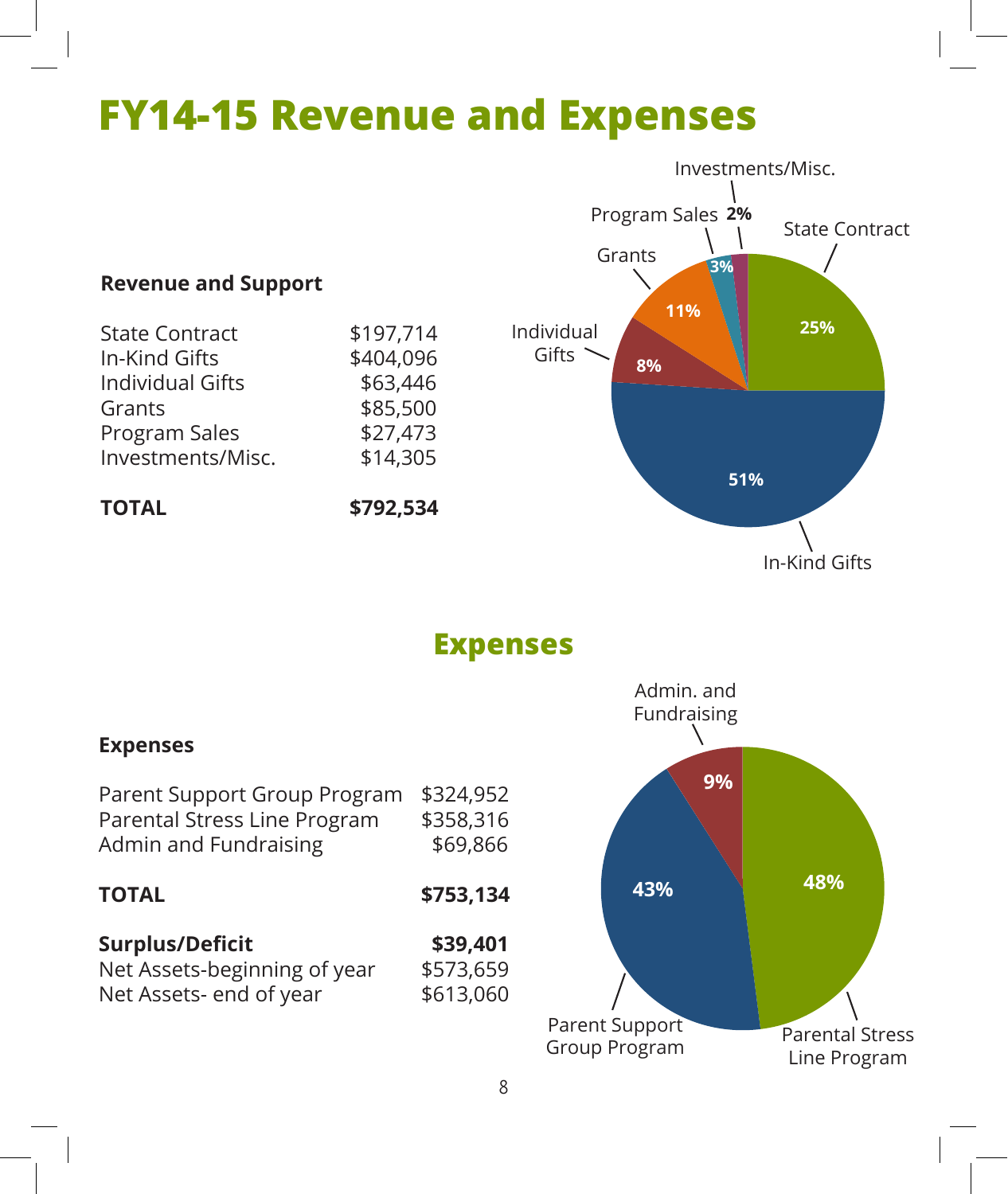# **Foundation and Corporate Supporters**

**\$25,000 and above** Cummings Foundation

**\$10,000 to \$25,000**

Sills Family Foundation Mabel Horne Trust/Bank of America

**\$5,000 to \$10,000** Bushrod Campbell/Ada Hall Charity Matty Eappen Foundation MetroWest Foundation **Russell Colgate Fund** 

**\$2,500 to \$5,000** Adelaid Breed Bayrd Foundation<br>John Donnelly Trust/Eastern Bank Phyllis McGillicuddy Trust John Donnelly Trust/Eastern Bank Rebecca Pomroy Foundation TJX Foundation Frederick W. Weber Charities

**\$1,000 to \$2,500**

Lassor and Fanny Agoos Fund Beacon Health Options/MBHP

# **Government Supporters**

The Department of Children and Families provides PHP with almost \$200,000 each year. DCF is by far our largest single funding source. We couldn't do our work without them.

Funding for on-site groups is provided by the Sheriff's Offices for Bristol County, Middlesex County, Norfolk County, and Suffolk County.

The Department of Public Health provides the translation service for the Parental Stress Line which allows us to communicate with any parent regardless of the language they speak.

# **Higher Education Supporters**

Wheelock College Social Work Department hosted our Annual Lecture in 2015 and assigned two students to do their field placement at PHP. Wheelock College and Parents Helping Parents have a signed Memorandum of Understanding to maintain a long-term partnership.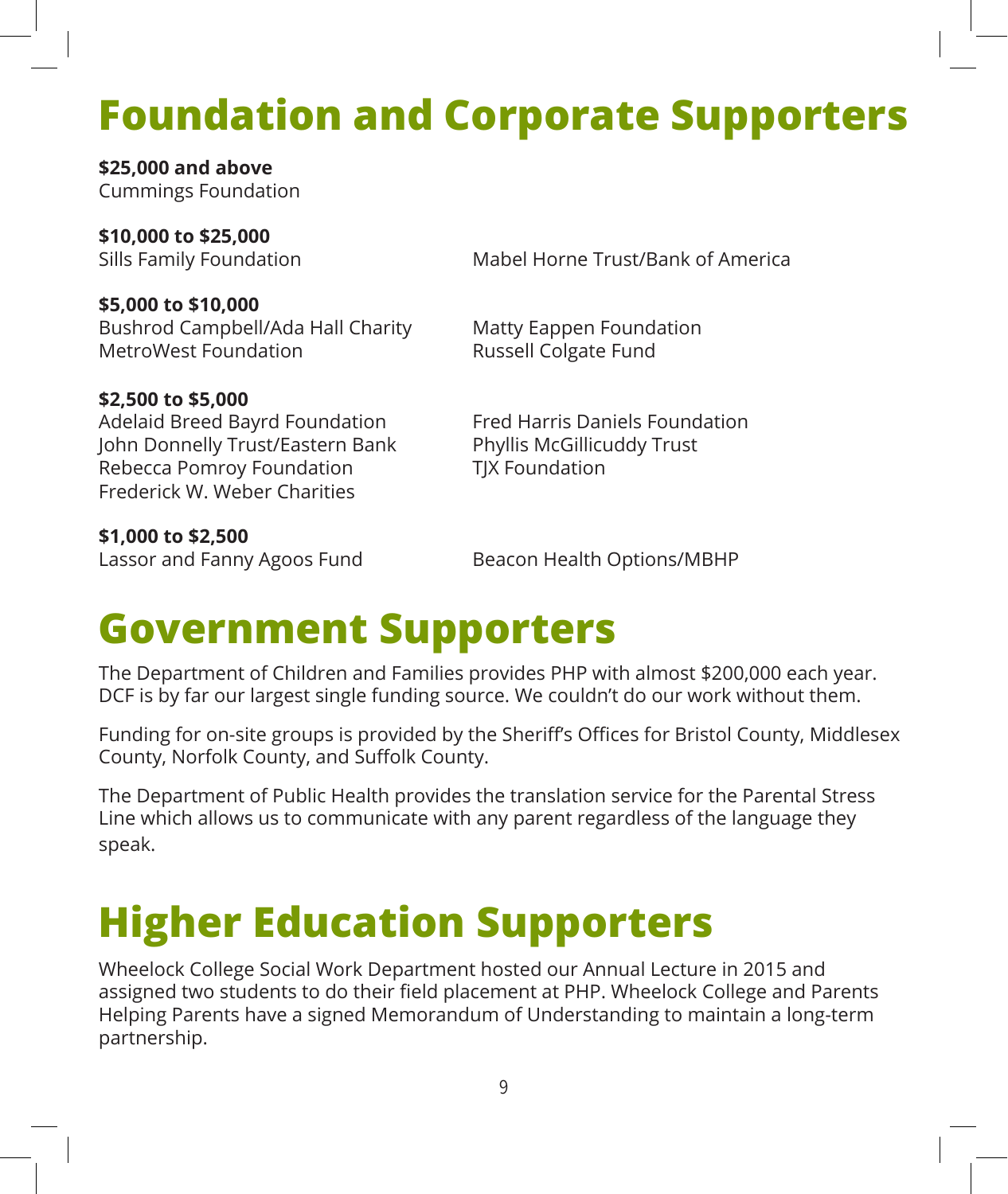### **Donors whose gifts make our work possible**

**\$10,000 and up** Tina Andrews/David Moir

#### **\$5,000 to \$10,000** Jeannette Atkinson Linda Glenn

**\$1,000 to \$5,000**

Gordon Bennett Bob and Shon Beury Mary/Charles Hatvany

#### **\$500 to \$1,000**

Randall Block Anastasia/Frank Catrickes Lee Colello Christina Crowe Margaret/William Greer

#### **\$250 to \$500**

Michael Bosnick Sarah Brinley Jennifer Davis

#### **\$100 to \$250**

Anonymous (3) Leslie Akula Dick/Lynne Bail Betty /Art Bardige Richard Barnum Edward Bell Marcia Booth/Robert Fox Dorian Bowman Nancy Brincheiro Amy/Marshall Brinn Anne Burling Virginia Burns Catherine/Paul Buttenwieser George /Nancy Caplan Katherine Catlin Rachel Claflin Ellen Cohen Jean/Bob Conlin Jean Cook Howard Cooper Matthew Coughlin

*I remember a woman I called years ago to ask for a gift to PHP. She*  **"** *sighed with relief like I was an old friend and readily agreed to send a donation. This memory inspires me to give to PHP every year.* **"**

- Janice Badessa, donor since 1997

Jan Hayashi Sky Olander Ellen Remmer Kathleen/Christopher Weld

Nora Hall Jean Kindleberger Anne Peretz Ellen Schwab Nancy Soulette

Thomas Philbrick Bonny Saulnier Debbie Singleton

Abby D'Angelo Susan Davies/Richard Talkov Wendy Davis David Degrand Kathy DelRossi-Rice Jan Eustis John Farina Betsy Flanagan Irene Freidel Friends Meeting in Cambridge Russell Gaudreau Phyllis Gurdin Rita Higgins Carol Izen Larry Kistler Florence Koplow Jasper Lawson Joe Leavey/Joan McGregor Patricia Libby Margie Lipshutz Ned Loughran

Scott/Jackie Wellman Nick/Whitely Wheeler

Lucy Stroock Peter Wheeler/Elizabeth Munro Ellen Ziskind

Michael Smaldone

Edward/Judith Lund Bill Lyttle Nanette/James Maden Suzanne Mann Hadassah Margolis/ Michael Goldstein Brenda McHugh Judy Meyers/Mark Pasternack Samantha Morton Kate/Michael Nelson Jenny Netzer/Ellis Seidman Amy Ruth Nevis Harriet Noyes Gwen Noyes/Arthur Klipfel Nancy Peace Mary Piltch Eugene Poggio Andy Pond/Susan Albert Janet/Stan Rome Bella Rosner/Saul Shapiro Bob Sage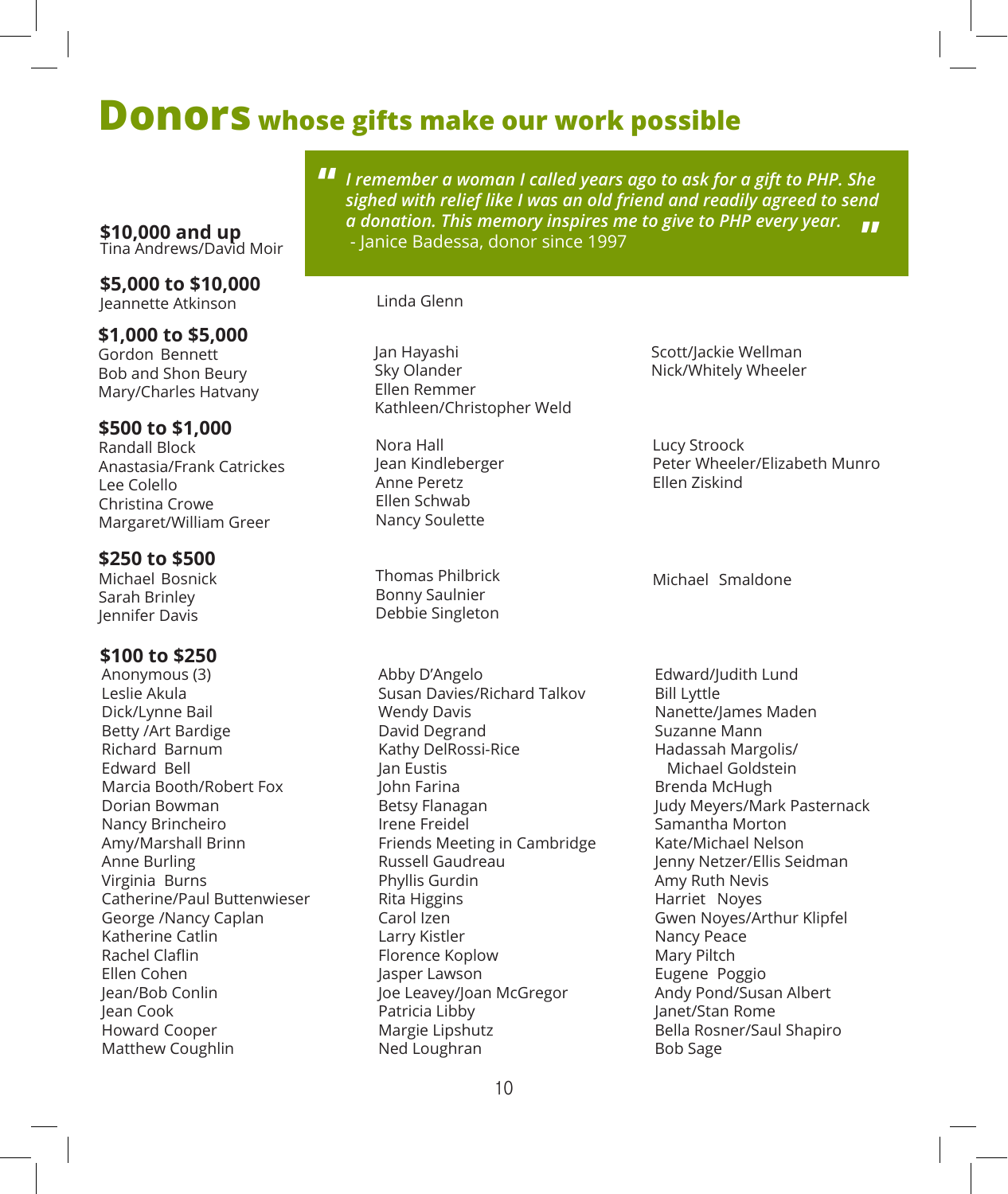# **Donors whose gifts make our work possible (cont.)**

#### **\$100 to \$250 (cont.)**

Arria Sands Tom/Kate Schmitt Bob Seidemann Jo Shifrin Barbara Siegel

- Norman Sieman Jennifer Solomon Sherri Spear Jean/Peter Stringham Ingeborg Uhlir
- Susan Wasserman Robert Weiss Elaine Werby Brooks White Frances Wolff

89 additional donors gave between \$1 and \$99. They are listed in the Annual Report on our web site.